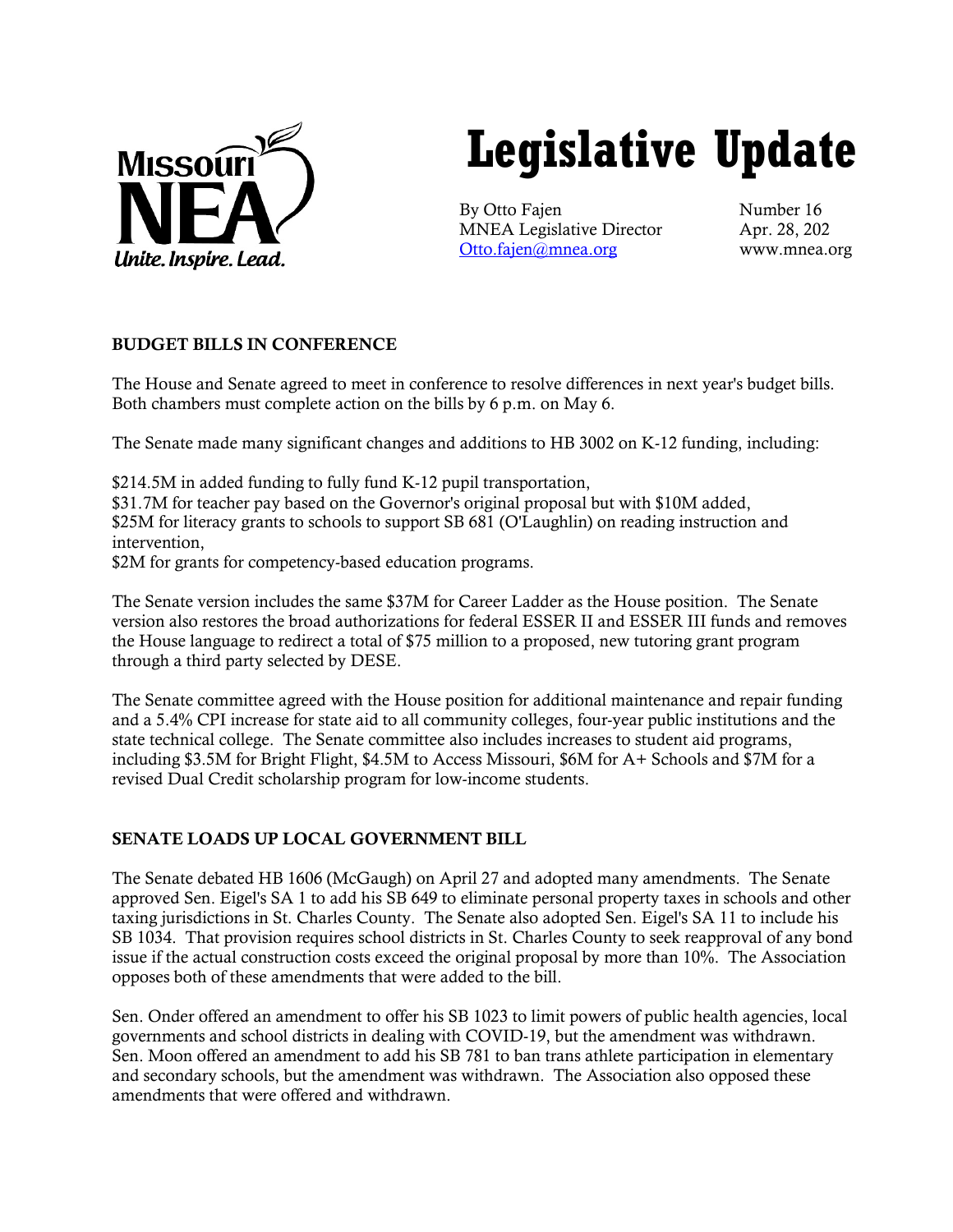After amending and adopting the Senate Substitute, the bill was referred to the Senate Committee on Governmental Accountability and Fiscal Oversight (GAFO). If heard and approved by GAFO, the bill can taken up for a final vote.

#### HONESTY IN EDUCATION

The Senate Education Committee heard and later voted to approve HCS/HB 1858 (Baker) on April 26. No changes were made to the bill by the committee. The bill has been reported to the floor and will be placed on the calendar for debate. The original bill pertains to parental rights and information access in education. An individual or the AG may seek an injunction to withhold state aid of a district in violation of the bill. The House version of the bill includes the language of HB 2428 (Dogan) to impose restrictions relating to certain civil rights issues. This portion allows students, parents and teachers to file complaints with DESE or the state AG regarding violations of this language.

The bill also adds requirements for posting board approved curriculum, professional development training materials, and staff salaries on DESE and district websites. The House did not adopt any amendment banning specific texts or curricula. The Association remains concerned that the bill could interfere with providing students the honest education they deserve and opposes the bill.

#### TRANSGENDER ATHLETIC PARTICIPATION

The Senate debated SB 781 (Moon) on April 28 but did not bring the bill to a vote. SB 781 (Moon) would prohibit transgender athletes from participating in competitive girl's or women's events in middle school, high schools, and colleges. The bill would override MSHSAA and higher education institution policies on transgender participation that generally align with NCAA and IOC policy. The Association believes that educators should continue to establish the policies and procedures that govern the activities of Missouri students who participate in school activities and opposes the bill.

The House gave final approval to HB 2140 (McGaugh) on April 28. HB 2140 is an elections bill that includes language affecting transgender athletic participation. Rep. Bayse offered HA 2, and the amendment was adopted by a party-line vote of 89-40. The amendment is purported to allow individual school districts to vote to ban transgender athletes from participating in competitive girl's events in middle schools and high schools. Such an approach would disrupt the ability of MSHSAA to provide a statewide policy on this issue. Also, the amendment may block all transgender athlete participation, since the provision is written as a statewide law, not as suggested local ballot language. The Association believes that educators should continue to establish the policies and procedures that govern the activities of Missouri students who participate in school activities and opposes the amendment.

The House also adopted another amendment affecting transgender athletic participation on April 25. Rep. Copeland offered HA 3 to HB 1973 (Gregory), a bill pertaining to school transportation. The amendment was adopted by a nearly party-line vote of 93-41. The amendment bans transgender athletes from participating in competitive girl's events in middle schools and high schools. The Association believes that educators should continue to establish the policies and procedures that govern the activities of Missouri students who participate in school activities and opposes the amendment. Before HA 3 was adopted, Rep. Dogan offered HA 1 to HA 3 to prohibit school districts from discriminating against a current or prospective employee based on sexual orientation or gender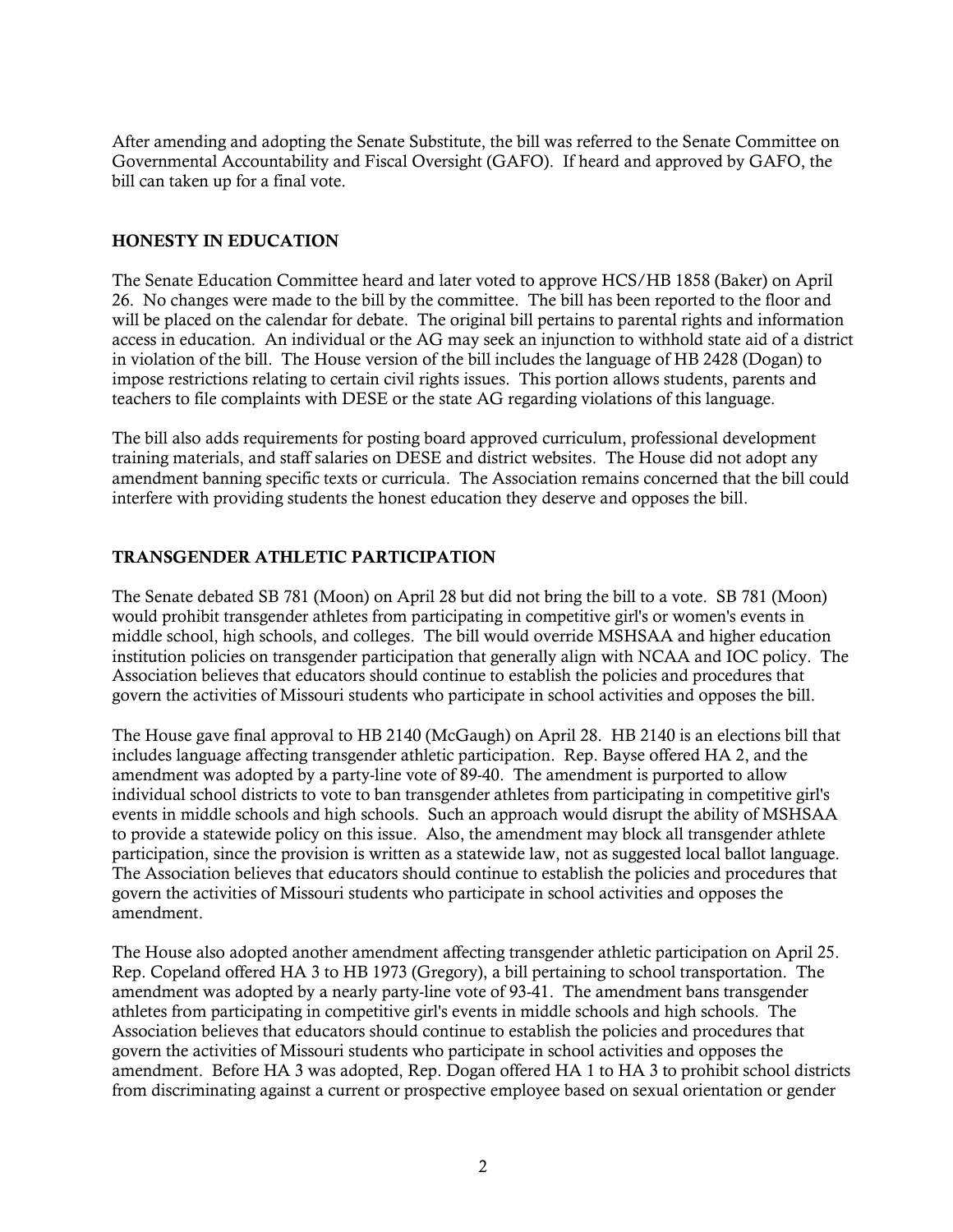identity. HA 1 to HA 3 was defeated by a vote of 60-77. The Association opposes discrimination in the school workplace and supported HA 1 to HA 3.

# HOUSE HIGHER EDUCATION OMNIBUS BILL

The House Higher Education Committee voted on April 25 to approve an omnibus version of SB 718 (Washington). SB 718 designates the third week of September each year as the "Historically Black College and University Week" in Missouri.

The HCS add the following provisions:

HB 2171 (Francis) to require that all students will be expected to complete an individual and career academic plan that includes planning a transition to post-secondary training or employment, but the HCS does not include the more controversial provision from HB 2171 that would require all high school students to complete the Free Application for Federal Student Aid (FAFSA) as a requirement to graduate,

HB 2202 (Fitzwater) regarding coursework and instruction in computer science,

HB 2136 (Ann Kelley) regarding suicide prevention training offered to teachers,

HB 1683 (Chris Brown) to require in-state public educational institutions to grant undergraduate course credit for students who score 3 or higher on advance placement examinations,

HB 2731 (Shields) to revise the Dual Credit Scholarship program by adding related provisions relating to dual enrollment courses, and

HB 1940 (Mackey) to protect Section 529 education savings plan assets in bankruptcy proceedings.

# SUICIDE PREVENTION

The House gave final approval to HCS/HB 2136 (Ann Kelley) on April 28. The bill enacts requirements relating to suicide prevention education and information. Districts shall offer two hours of professional development and teachers may participate in the training. The bill also requires student ID cards to have suicide prevention contact information. The Association supports the bill.

# SENATE COMMITTEE ON EDUCATION

In addition to HB 1858, the committee heard HB 1481 (Dinkins) on April 26. The bill would add other designated school personnel (other than teachers and administrators) to the list of employees a school district may designate as a school protection officer.

The committee also met on April 28 and voted to approve three bills:

HB 2365 (Shields) to make the early learning quality assurance reporting program permanent and authorizes the program to provide continuous improvement and ongoing updated consumer education. The Association supports the bill.